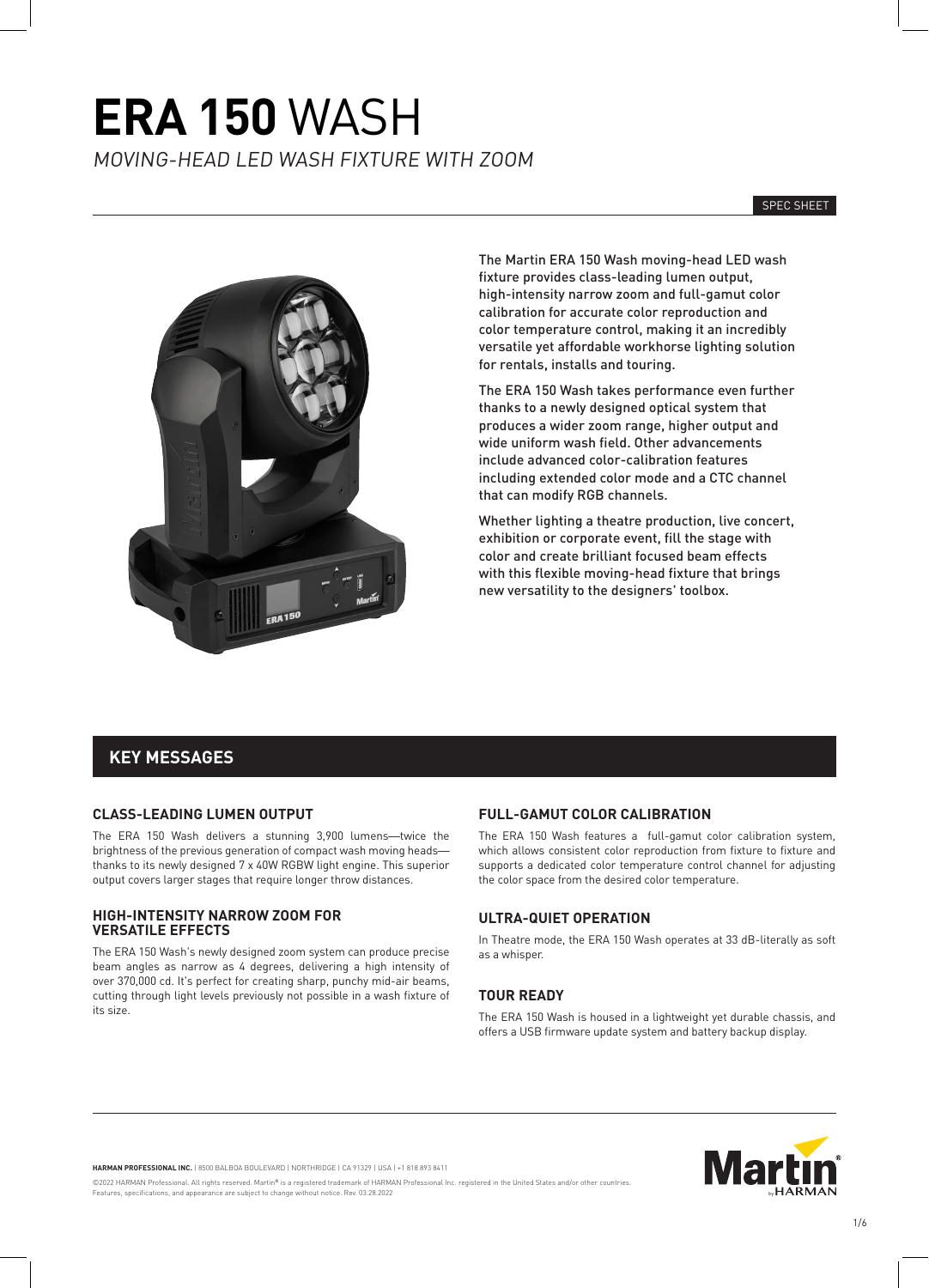# **ERA 150** WASH

MOVING-HEAD LED WASH FIXTURE WITH ZOOM

SPEC SHEET

### **ORDERING INFORMATION**

#### **MODELS**

• ERA 150 Wash in<br>cardboard box ...... cardboard box ..................................................... P/N MAR-90290000

#### **INCLUDED ITEMS**

• Martin Omega bracket for rigging clamp attachment .......................................... P/N 91602001

#### **RELATED ITEMS**

- Martin Companion software suite (incl. firmware uploader).......Free download from www.martin.com
- Martin Companion Cable USB/DMX hardware interface .......................................................P/N 91616091





**HARMAN PROFESSIONAL INC.** | 8500 BALBOA BOULEVARD | NORTHRIDGE | CA 91329 | USA | +1 818 893 8411 ©2022 HARMAN Professional. All rights reserved. Martin® is a registered trademark of HARMAN Professional Inc. registered in the United States and/or other countries.<br>Features, specifications, and appearance are subject to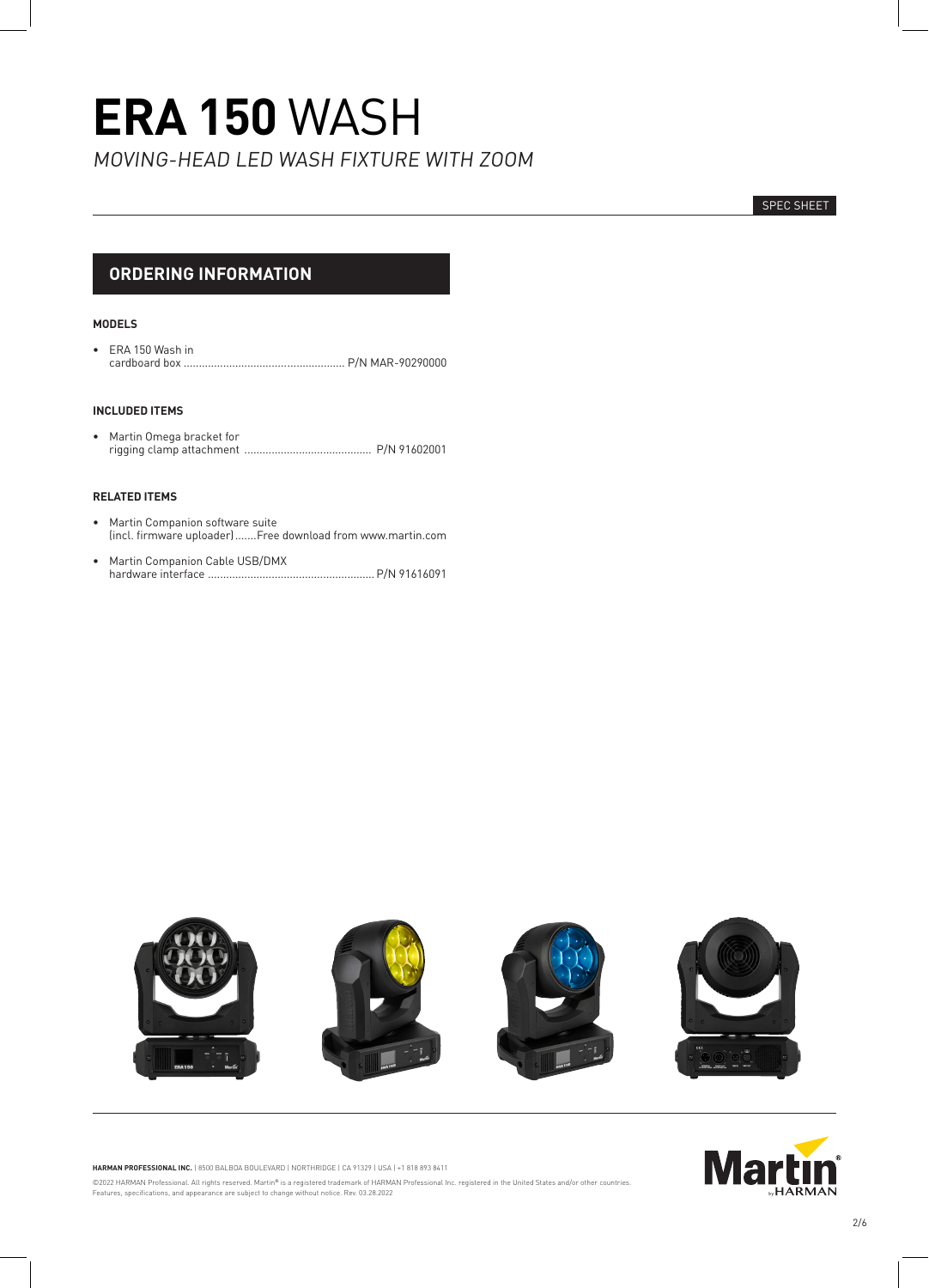#### SPEC SHEET

### **ACCESSORIES**

#### **POWER INPUT CABLES**

- Power Input Cable, H07RN-F, 2.5 mm<sup>2</sup>, 14 AWG, bare ends to TRUE1 NAC3FX-W (female), 1.5 m (4.9 ft.)..................................................P/N 91611797
- Power Input Cable, H07RN-F, 2.5 mm<sup>2</sup>, 14 AWG, bare ends to TRUE1 NAC3FX-W (female), 5 m (16.4 ft.)...................................................P/N 91611786
- Power Input Cable, SJOOW, 12 AWG, bare ends to TRUE1 NAC3FX-W (female), 1.5 m (4.9 ft.)..................................................P/N 91610173
- Power Input Cable, SJOOW, 12 AWG, bare ends to TRUE1 NAC3FX-W (female), 5 m (16.4 ft.)...................................................P/N 91610174

#### **POWER RELAY CABLES, 16 A**

- Power Relay Cable, H07RN-F, 2.5 mm<sup>2</sup>, TRUE1 to TRUE1, 0.45 m (1.5 ft.)..................................P/N 91611784
- Power Relay Cable, H07RN-F, 2.5 mm<sup>2</sup>, TRUE1 to TRUE1, 1.2 m (3.9 ft.)....................................P/N 91611785
- Power Relay Cable, H07RN-F, 2.5 mm<sup>2</sup>, TRUE1 to TRUE1, 2.5 m (8.2 ft.)....................................P/N 91611796
- Power Relay Cable, SJOOW, 12 AWG, TRUE1 to TRUE1, 0.45 m (1.5 ft.)..................................P/N 91610170
- Power Relay Cable, H07RN-F, 2.5 mm<sup>2</sup>, TRUE1 to TRUE1, 1.2 m (3.9 ft.)....................................P/N 91610171
- Power Relay Cable, H07RN-F, 2.5 mm<sup>2</sup>, TRUE1 to TRUE1, 2.5 m (8.2 ft.)....................................P/N 91610172

#### **POWER CONNECTORS**

- Cable Connector, Neutrik powerCON TRUE1 NAC3FX-W TOP (female) .........................................P/N 91611789HU
- Cable Connector, Neutrik powerCON TRUE1 NAC3FX-W TOP (male) ............................................P/N 91611788HU

#### **INSTALLATION HARDWARE**

- ¥ Hand-coupler Clamp ....................................................P/N 91602005
- ¥ G-clamp (suspension vertically downwards only) ...................... P/N 91602003
- Quick-trigger clamp (suspension vertically downwards only) .... P/N 91602007
- Safety cable, safe working load 50 kg........................................ P/N 91604003



**HARMAN PROFESSIONAL INC.** | 8500 BALBOA BOULEVARD | NORTHRIDGE | CA 91329 | USA | +1 818 893 8411

©2022 HARMAN Professional. All rights reserved. Martin® is a registered trademark of HARMAN Professional Inc. registered in the United States and/or other countries. Features, specifications, and appearance are subject to change without notice. Rev. 03.28.2022

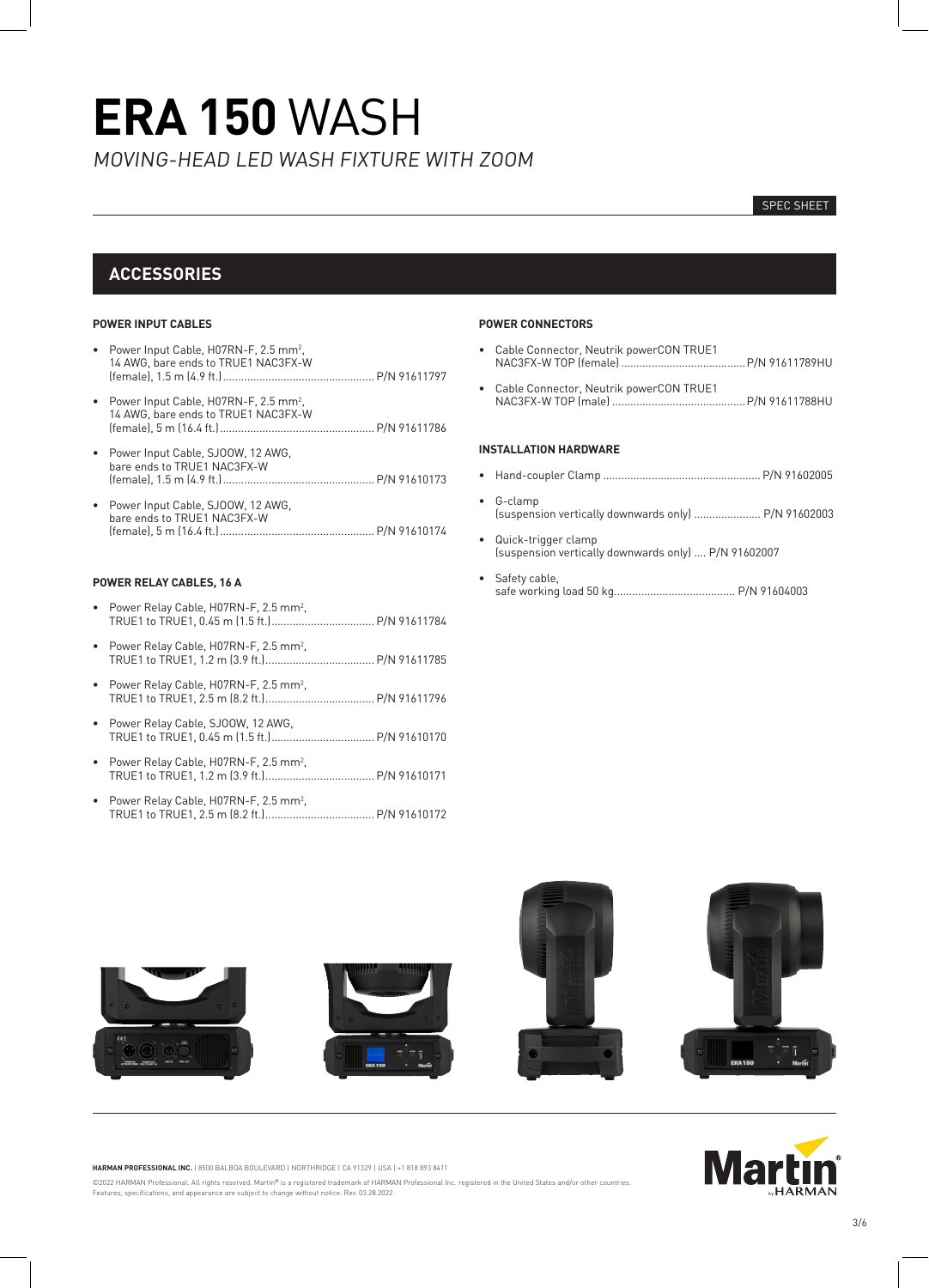#### SPEC SHEET

### **TECHNICAL SPECIFICATIONS**

#### **DYNAMIC EFFECTS**

|                                                       | wheel effects |
|-------------------------------------------------------|---------------|
| Color temperature control Variable 2,800 - 10,000 K   |               |
|                                                       |               |
| Strobe and pulse effects  Variable speed and action,  | random strobe |
| Electronic 'shutter' effect Instant open and blackout |               |
|                                                       |               |
|                                                       |               |
|                                                       |               |

#### **CONTROL AND PROGRAMMING**

| LED color management modes Raw, extended and calibrated |  |
|---------------------------------------------------------|--|
| DMX address setting  Control panel with LCD display     |  |
|                                                         |  |
|                                                         |  |

#### **OPTICS**

| Minimum LED lifetime 50.000 hours         | (to >70% luminous output)* |
|-------------------------------------------|----------------------------|
| Beam angle (half-peak) 4.2° - 38.7°       |                            |
| Field angle (one-tenth peak) 5.1° - 58.6° |                            |
|                                           |                            |
|                                           |                            |
|                                           |                            |

\*Figure obtained under manufacturer's test conditions

#### **CONSTRUCTION**

| thermoplastic |
|---------------|
|               |
|               |

#### **INSTALLATION**

|                                                               | 106.5 mm             |
|---------------------------------------------------------------|----------------------|
|                                                               | surface or structure |
|                                                               |                      |
| Minimum distance to<br>combustible materials  0.5 m (1.7 ft.) |                      |
| Minimum distance to<br>illuminated surfaces  1 m (3.3 ft.)    |                      |
| Minimum clearance<br>around fans and vents  0.5 m (1.7 ft.)   |                      |

#### **CONNECTIONS**

#### **ELECTRICAL**

| Typical power consumption 315 W                                   |  |
|-------------------------------------------------------------------|--|
| <b>Typical half-cycle RMS</b><br>inrush current at 240 VAC  8.7 A |  |
|                                                                   |  |
| <b>Recommended Miniature</b>                                      |  |

\*Per IEC 60898/UL489/CSA C22.2 No. 5



**HARMAN PROFESSIONAL INC.** | 8500 BALBOA BOULEVARD | NORTHRIDGE | CA 91329 | USA | +1 818 893 8411

©2022 HARMAN Professional. All rights reserved. Martin® is a registered trademark of HARMAN Professional Inc. registered in the United States and/or other countries.<br>Features, specifications, and appearance are subject to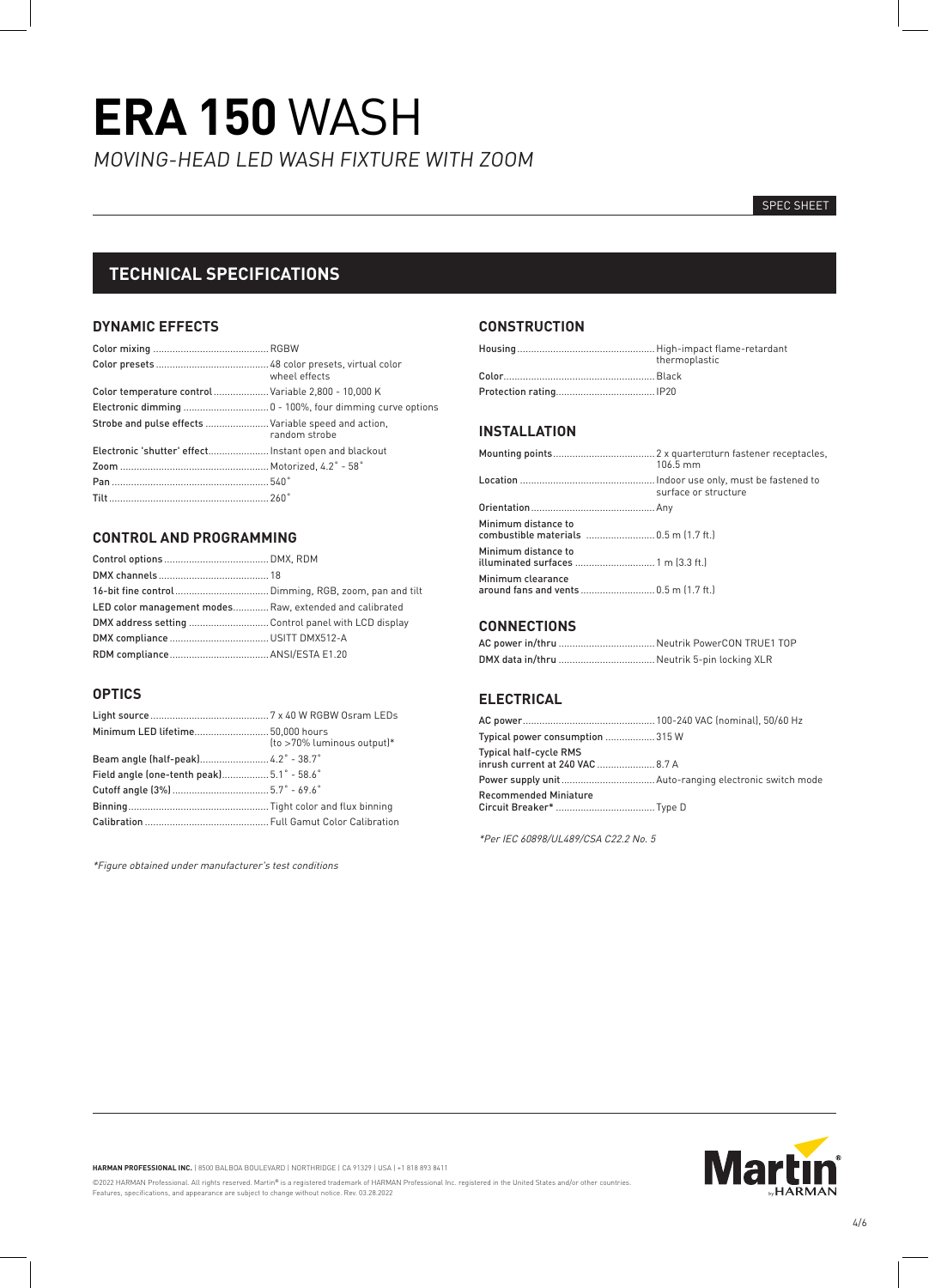SPEC SHEET

### **TECHNICAL SPECIFICATIONS**

#### **MAXIMUM POWER AND CURRENT**

\*Measurements made at nominal voltage with all LEDs at full intensity. Allow for a deviation of +/- 10%.

#### **THERMAL**

|                                                         | low noisel |
|---------------------------------------------------------|------------|
| Maximum ambient                                         |            |
| Minimum ambient<br>temperature (Ta min  - 10° C (14° F) |            |
| Total heat dissipation*  1195 BTU/hr.                   |            |

\*Calculated, +/- 10%, at full intensity, full white

#### **APPROVALS**

| Global CB Certification/IECEE  IEC 60598-2-17 (IEC 60598-1) |                                      |
|-------------------------------------------------------------|--------------------------------------|
|                                                             | EN 62493                             |
|                                                             | EN 61000-3-2, EN 61000-3-3, EN 61547 |
|                                                             |                                      |
|                                                             |                                      |
|                                                             |                                      |
|                                                             |                                      |
|                                                             |                                      |
|                                                             |                                      |





**HARMAN PROFESSIONAL INC.** | 8500 BALBOA BOULEVARD | NORTHRIDGE | CA 91329 | USA | +1 818 893 8411

©2022 HARMAN Professional. All rights reserved. Martin® is a registered trademark of HARMAN Professional Inc. registered in the United States and/or other countries.<br>Features, specifications, and appearance are subject to